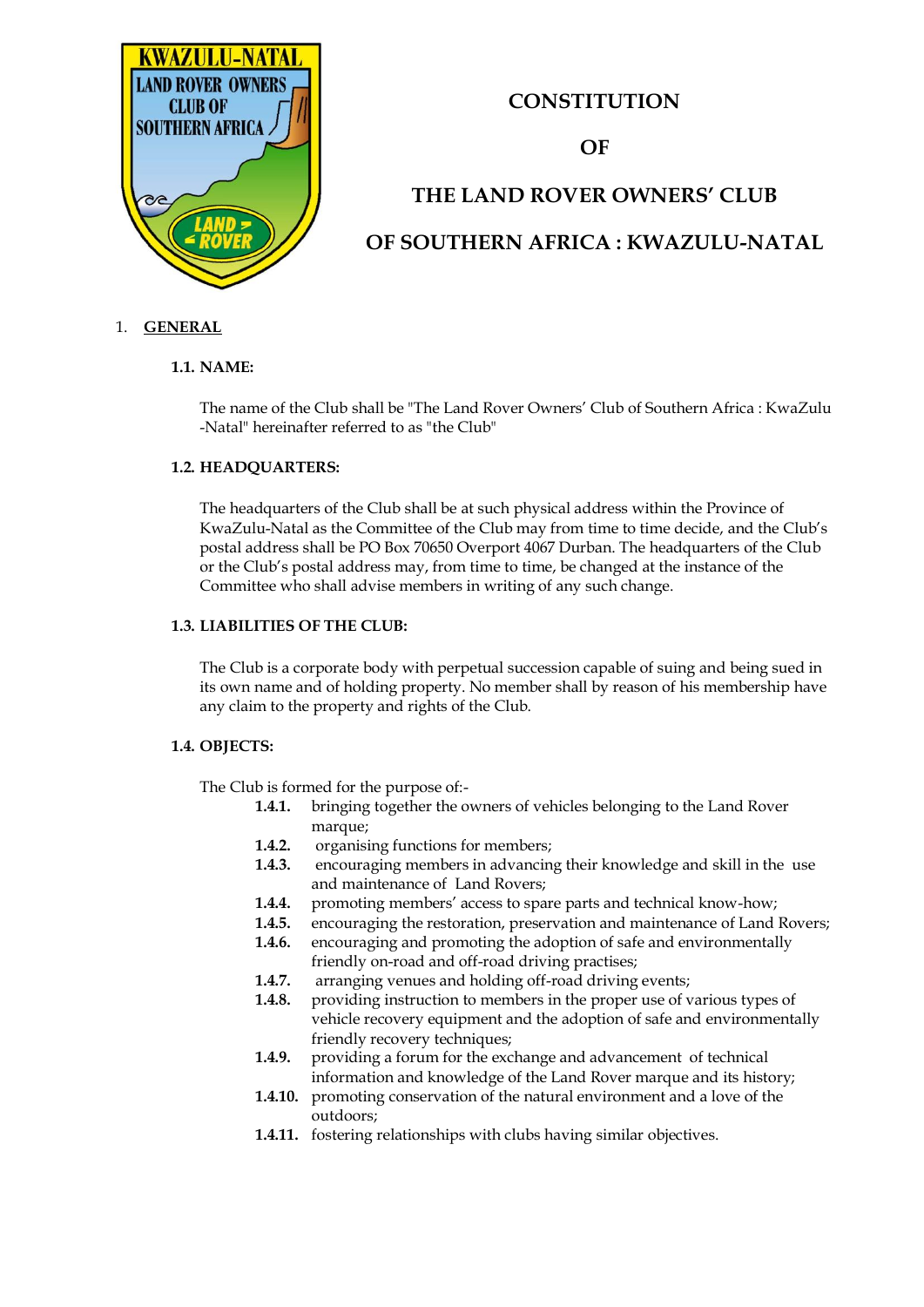#### **1.5. RIGHTS AND LIABILITY OF MEMBERS:**

- **1.5.1.** Every member of the Club in good standing shall, subject to the provisions of this Constitution, be entitled to take part in any of the activities of the Club and to use all facilities provided for the use of the Club.
- **1.5.2.** All members, save Associate Members, shall be entitled to display a Land Rover Owners Club Badge on their vehicles.
- **1.5.3.** Every member shall furnish the Secretary with a postal address to which all notices shall be sent and shall promptly notify the Secretary of any change to this address.
- **1.5.4.** All official notices shall be deemed to have been duly sent when mailed or otherwise forwarded to the address as furnished.
- **1.5.5.** Should a member, during the course of the year, dispose of his/her Land Rover, he/she is required to notify the Secretary promptly. His/her membership status will remain unchanged until the end of that year whereafter membership will lapse unless the individual concerned applies for and is granted membership in the Associate category.
- **1.5.6.** The liability of each Member is limited to the amount of his/her unpaid debts, if any.
- **1.5.7.** A member shall, by joining the Club be deemed to have agreed to indemnify and hold harmless the Chairman, Committee or any members of the Club for any act or omission which may cause damage to such member whether such act or omission arises directly or indirectly from negligence on the part of the member concerned, the Chairman, the Committee or any member or members of the Club or otherwise.

# **1.6. AMENDMENT TO THE CONSTITUTION:**

- **1.6.1.** This Constitution, once approved, shall not be amended, rescinded or altered, except at an Annual General Meeting or at a Special General Meeting called for that purpose.
- **1.6.2.** Any motion to amend, alter or rescind the Constitution shall require the support of two thirds of the members present and entitled to vote at such meetings.
- **1.6.3.** Any amendments to the Constitution will be submitted to the Commissioner for Inland Revenue.

# **1.7. DISSOLUTION:**

- **1.7.1.** The Club shall be dissolved should membership of the Club drop to below 10 members.
- **1.7.2.** The Club may otherwise be dissolved on the passing of a resolution to that effect at a Special General Meeting called to dissolve the Club or an Annual General Meeting provided that such resolution is passed by not less than two thirds of the members present and entitled to vote at such meeting.
- **1.7.3.** On dissolution of the Club, the remaining assets shall be made over and given to the Natal Parks Board (or its successors in title) and the World Wildlife Fund in equal shares.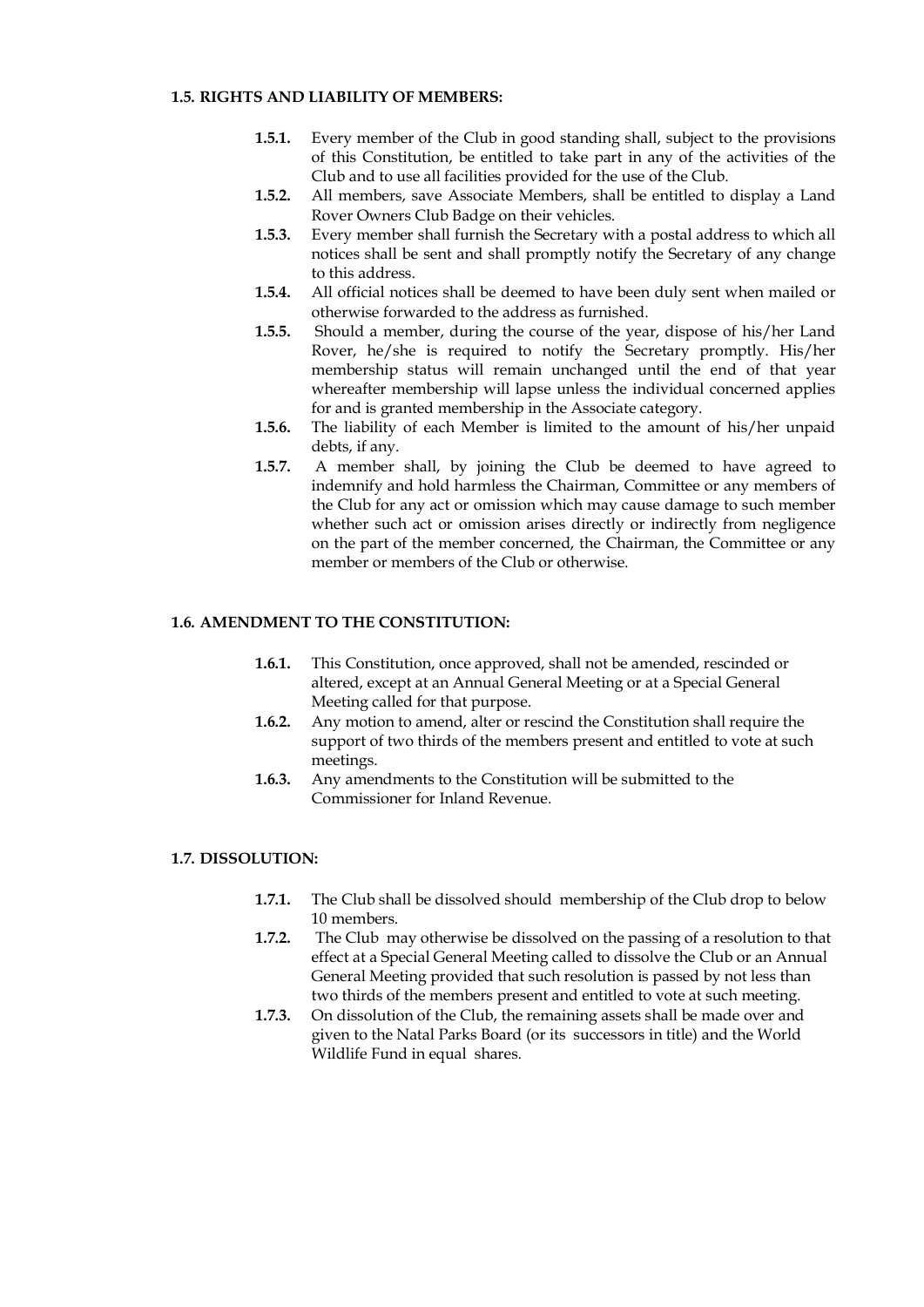# **2. MEMBERSHIP AND SUBSCRIPTIONS**

#### **2.1. MEMBERSHIP:**

There shall be four classes of membership - viz. Full, Student, Life and Associate. All persons who subscribe to the objects of the Club shall be entitled to apply for membership. The allocation of membership category shall be at the discretion of the Committee but subject to the following limitations:

- **2.1.1. Full Membership** may be awarded to an applicant of not less than 18 years of age providing the applicant is an owner of a Land Rover. Membership granted in this category will automatically include the spouse to whom the applicant is legally married or in a de facto relationship, and all their children under age 18. Only the applicant shall be entitled to vote at meetings of the Club provided that if he/she does not do so, the spouse may exercise the vote without any formal proxy being required.
- **2.1.2. Student Membership** shall be applicable in the case of a bona fide full time student between the age of 18 and 24 who is the owner of a Land Rover. He/she is entitled to vote at Club meetings and participate in Club events. A Student Member will not be required to pay the Club's joining fee.
- **2.1.3. Life Membership** may be conferred on a Club member who has rendered exceptionally good service to the Club. If the Committee feels that a particular member is deserving of such honour, a motion to this effect shall be put to members at an Annual General Meeting or Special General Meeting. The award will be confirmed if the majority of members present at the meeting vote in favour of the motion. A Life Member shall be exempt from annual subscriptions and shall enjoy all the privileges extended to other members.
- **2.1.4. Associate Membership** category shall be awarded where the applicant is interested in the activities of the Club and intends to become the owner of a Land Rover. Associate Membership applies to the applicant only and he/she shall not be entitled to vote at meetings, nor participate in driving events without the prior consent of the Events Organiser.

# **2.2. APPLICATION FOR MEMBERSHIP:**

An application for membership on the Club's Application Form, shall be submitted to the Committee together with the Entrance Fee and the Annual Subscription as specified, for approval. The Committee, without assigning any reason therefor, shall either accept or reject an application and shall refund any moneys which have been paid in the event of the application being rejected.

**2.3. SUBSCRIPTION YEAR:** The Club's financial year shall run from January to December and the subscription for each year is due and payable by the 1st January.

# **2.4. ENTRANCE FEE AND ANNUAL SUBSCRIPTION:**

- 2.4.1. The Entrance Fee and Annual Subscription shall be determined by the Committee at its discretion.
- 2.4.2. The Entrance Fee shall be waived if an applicant can produce proof that he/she is a current member of another Southern African Land Rover Club.
- 2.4.3. The Annual Subscription amount shall be decreased by 50% for members joining after 1st July of any year.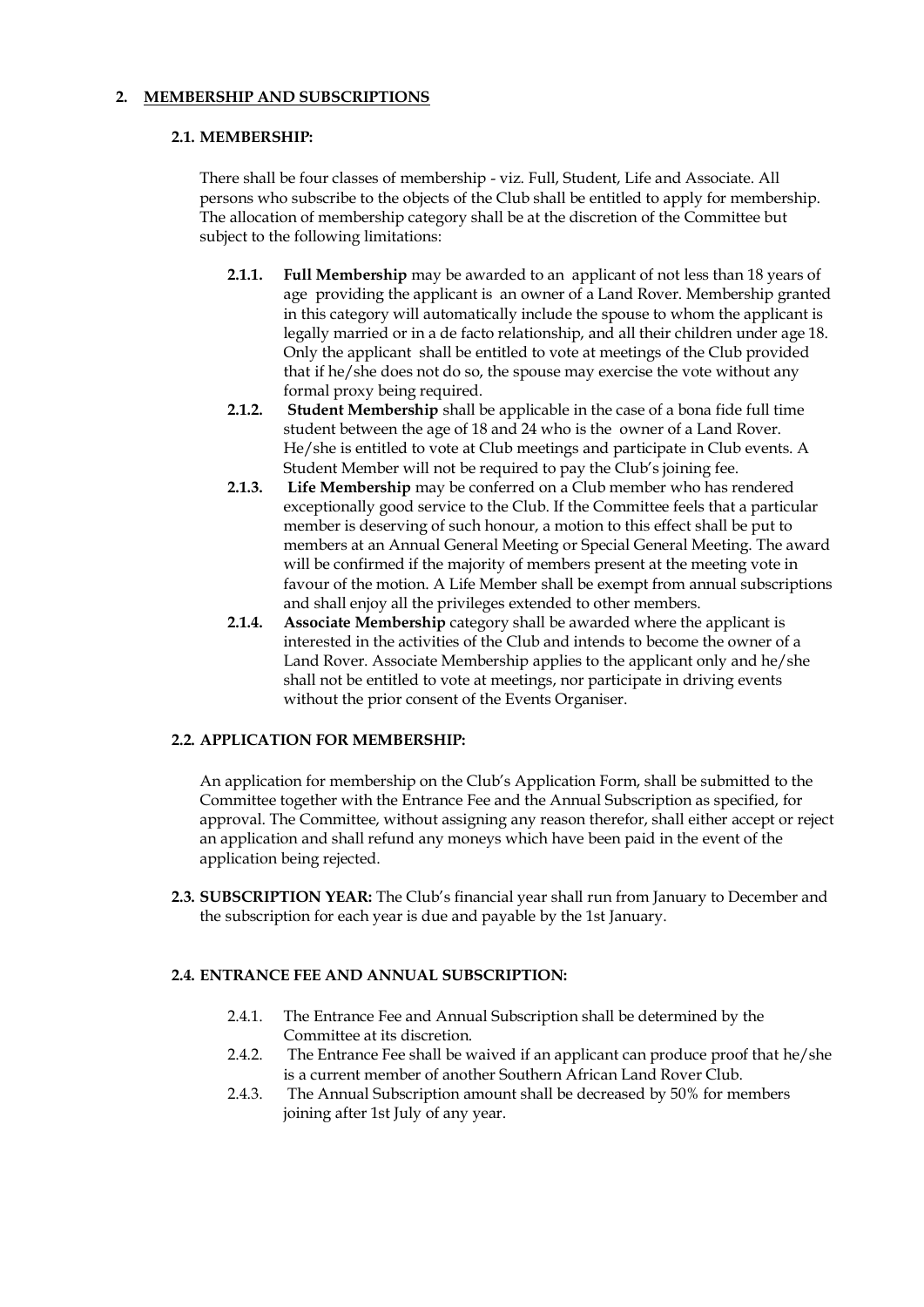#### **2.5. SUSPENSION OF MEMBERSHIP:**

The Committee shall have the power to suspend any member whose annual subscription is not paid by 1st March. Suspended members may be readmitted to the Club at the discretion of the Committee on payment of arrears.

#### **2.6. TERMINATION OF MEMBERSHIP:**

Subject to the provisions of Clause 2.5, the Committee shall have the right to terminate membership. In such event no membership fees will be refundable.

# **3. CLUB ORGANISATION**

# **3.1. COMMITTEE:**

- 3.1.1. The Management and control of the Club shall be vested in the Committee , which shall be responsible for the management of the Club and all matters involving income and expenditure.
- 3.1.2. The Committee shall comprise not less than six (6) members who shall be elected at the Annual General Meeting.
- 3.1.3. **Duties of Committee Members:** The duties of the members serving on the Committee shall be carried out under the following portfolios of office or such of them or additional offices as the Committee may from time to time deem necessary or appropriate:
	- a) **The Chairman** to preside at the meetings of the Club, to promote generally its objects, to promote the harmonious working and co-operation of members and to render an Annual Report on the Club to members each year. In addition to his normal vote, the Chairman shall have a casting vote both in Committee and at an Annual General or Special General Meeting.
	- b) **The Vice Chairman** to assist and/or stand in for the Chairman as required
	- c) **The Treasurer** to report to members at the Annual General Meeting on the financial affairs of the Club; to monitor expenses and income, to produce statements or present reports on the Club's financial position when so requested by the Committee; to sign cheques in conjunction with the Chairman or other duly appointed officer; and generally control the Club's financial affairs.
	- d) **The Membership Secretary** to respond promptly to membership enquiries, maintain accurate membership records, submit applications for membership to the Committee for approval and report membership numbers monthly.
	- e) **The Quartermaster** to control Club property ensuring its availability and readiness for Club functions; and source, acquire and sell Club regalia keeping account thereof.
	- f) **The Events Organiser** to plan, organise or co-ordinate Club functions and activities; to ensure that indemnities are available and completed by participants; and assume the duties of Vice Chairman in the latter's absence.
	- g) **The Editor**  to publish the Club's Newsletter and distribute it to all members, associated bodies and interested parties; and be responsible for ensuring that a continuous written and pictorial record of the Club's activities is maintained.
	- h) **Public Relations Officer**  to seek publicity for the Club by liaising with the local press and/or national or international Land Rover related magazines or media; to act as official liaison officer in dealings with government and business organisations.
	- i) **The Secretary** to record and keep Minutes of all meetings of the Club; to receive and reply to all correspondence in consultation with the Chairman; to keep all correspondence and copies of that sent; keep all official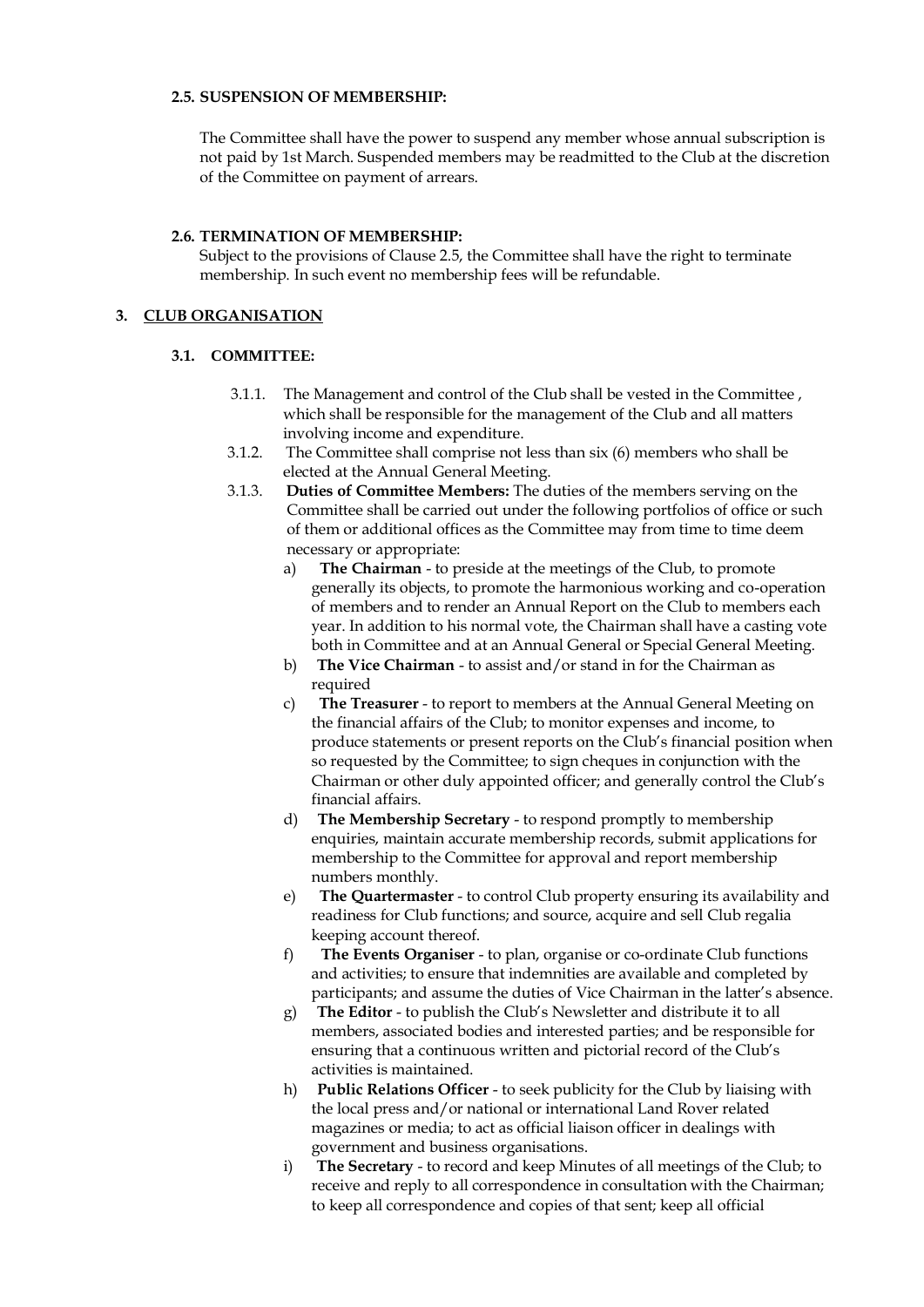documents and archives in safe custody and assist other Committee members in any way possible if required.

- j) **Member or Members without Portfolio -** whose specific duty it will be to assist the Events Organiser, and/or handle assignments delegated by the Chairman.
- 3.1.4 **Meetings:** The Committee shall meet at least once a month.
- **3.1.5 Quorum**: Four (4) Members of the Committee shall constitute a quorum at meetings of the Committee.

# **FINANCE:**

- 3.2.1. The financial year of the Club shall be from 1st January to 31st December of each year.
- 3.2.2. The Club shall at all times keep proper books of account and financial records which shall be checked by competent persons approved by the Committee at such times as the Committee may in its discretion decide.
- 3.2.3. No profit or gains will be distributed to any person and the funds of the Club will be utilised solely for investment or the objects for which it was established.
- 3.2.4. A copy of the certified Balance Sheet and Income and Expenditure Statement for the preceding financial year shall be submitted at each Annual General Meeting.

# **3.3. BANKING:**

- 3.3.1 All moneys of the Club shall be duly receipted and shall be deposited into an account held in the name of the Club at any commercial bank in the Republic of South Africa.
- 3.3.2 all payments made by the Club shall be by way of monies drawn from the Club's bank account and all cheques and withdrawal slips shall be signed by the Treasurer and Chairman or the Treasurer and another member of the Committee duly nominated.

# **4. CLUB MEETINGS**

# **4.1 ANNUAL GENERAL MEETING:**

- 4.1.1 The Annual General Meeting shall be held within the first two months of each calendar year in order to transact the following business:
	- a) To approve the Minutes of the preceding Annual General Meeting
	- b) To receive the Chairman's Report on the Club's activities
	- c) To receive the Treasurer's Report and approve the Club's accounts
	- d) To elect a Committee
	- e) To attend to any other matter of which due and proper notice has been given.
- **4.1.2 Notice of annual general meeting:** Notice of Meeting, Agenda and Minutes of the preceding Annual General Meeting shall be posted to Members at least fifteen (15) days prior to the scheduled date of the Meeting
- **4.1.3 Quorum:** A quorum shall be no less than 5% of the total membership or not less than 10 members in good standing. In the event that there is no quorum, the meeting shall be adjourned to a date not more than thirty (30) days later and notice of such adjourned meeting shall be posted not less than ten (10) days before the second date. Those members present at an adjourned Annual General Meeting shall constitute a quorum.
- **4.1.4 Voting:** The following provisions shall be observed:
	- a) Associate members may not vote.
	- b) Only members whose subscription has been paid for the current year may vote.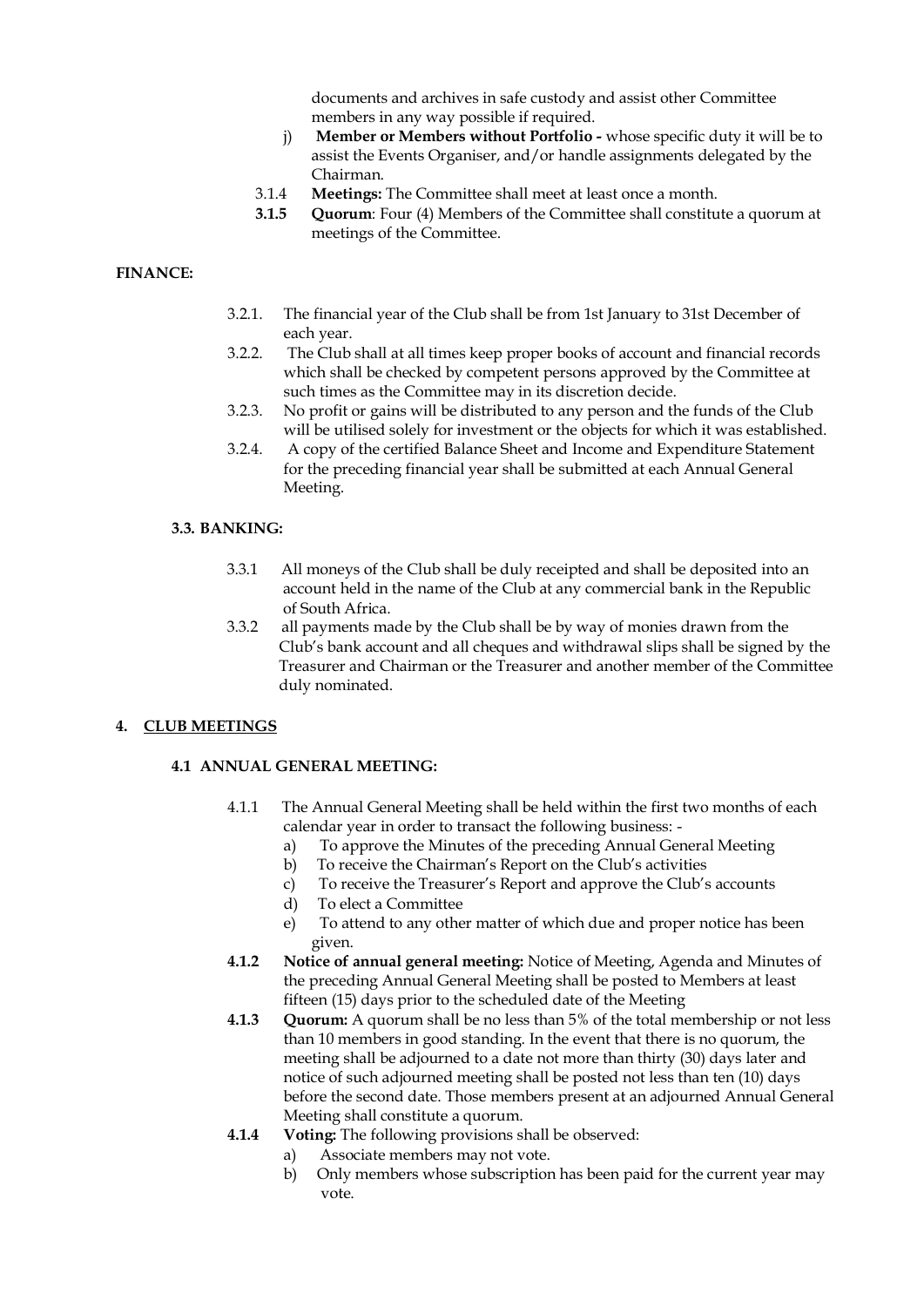- c.) Any decision taken at an Annual General Meeting must be approved by the majority vote of the members present.
- d) Voting shall be by show of hands, unless it is proposed and agreed by majority vote that the motion should be decided by secret ballot.
- e) *Proxy Votes***:** Any member not attending an Annual General Meeting shall be entitled to authorise another member in good standing to vote on his**/**her behalf by so authorising that member in writing. Such written authorisation must be presented to the Committee prior to the commencement of the meeting. The member shall announce the number of such proxy votes with which he**/**she is favoured prior to a vote being taken on any issue.

# **4.2 SPECIAL GENERAL MEETING:**

The Committee or any ten (10) members in good standing may call a Special General Meeting in order to discuss any matter or pass any resolution/s pertaining to Club affairs.

- **4.2.1 Notice of Special General Meeting:** The notice shall state the date, time**,** and place of the meeting, the matters to be discussed and if called by members, the names of those calling for the meeting. Such notice shall be posted to all members at least fifteen (15) days prior to the meeting.
- **4.2.2 Quorum and Voting Provisions:** The quorum, provision for postponement and voting provisions, including voting by proxy, shall be as for an Annual General Meeting.
- **4.2.3 Obligation to Comply with Outcome:** The Committee shall be obliged to comply with any resolution passed at a properly convened Special General Meeting provided that such resolution is lawful and is not in conflict with the objects of the Club or this Constitution.

# **5. ELECTION OF OFFICE BEARERS:**

- **5.1 Eligibility:** A member shall only be eligible for election to the Committee if he/she has been a member of the Club for not less than two (2) years immediately preceding nomination provided that, if good cause be shown, a shorter period of qualifying membership (but not less than one (1) year) may be condoned by vote of the members.
- **5.2 Nominations:** Nominations shall be in writing, shall bear the signature of the Nominee and the Proposer and shall be handed in to the Chairman before the commencement of the Annual General Meeting.
- **5.3 Term:** Members elected to serve on the Committee shall hold office for a period of two (2) years. A retiring member shall be eligible for re-election.
- **5.4 Rotation:** For the purposes of continuity, as near as possible to half of the members of the Committee shall come up for election at every Annual General Meeting.
- **5.5 Resignation:** In the event of a member resigning or retiring during the year he/she shall be regarded as a member due to retire and his/her vacancy may be filled by the Committee co-opting a replacement to hold office until the next Annual General Meeting.
- **5.6 Limitation:** One member shall be entitled to hold a maximum of two portfolios.

# **6. POWER TO CO-OPT:**

The Committee shall have the right to create additional offices and co-opt members to fill such positions if the exigencies of the Club make this advisable. Any appointment by co-option shall be confirmed at the next Annual General Meeting and any additional offices so created shall be subject to election by members.